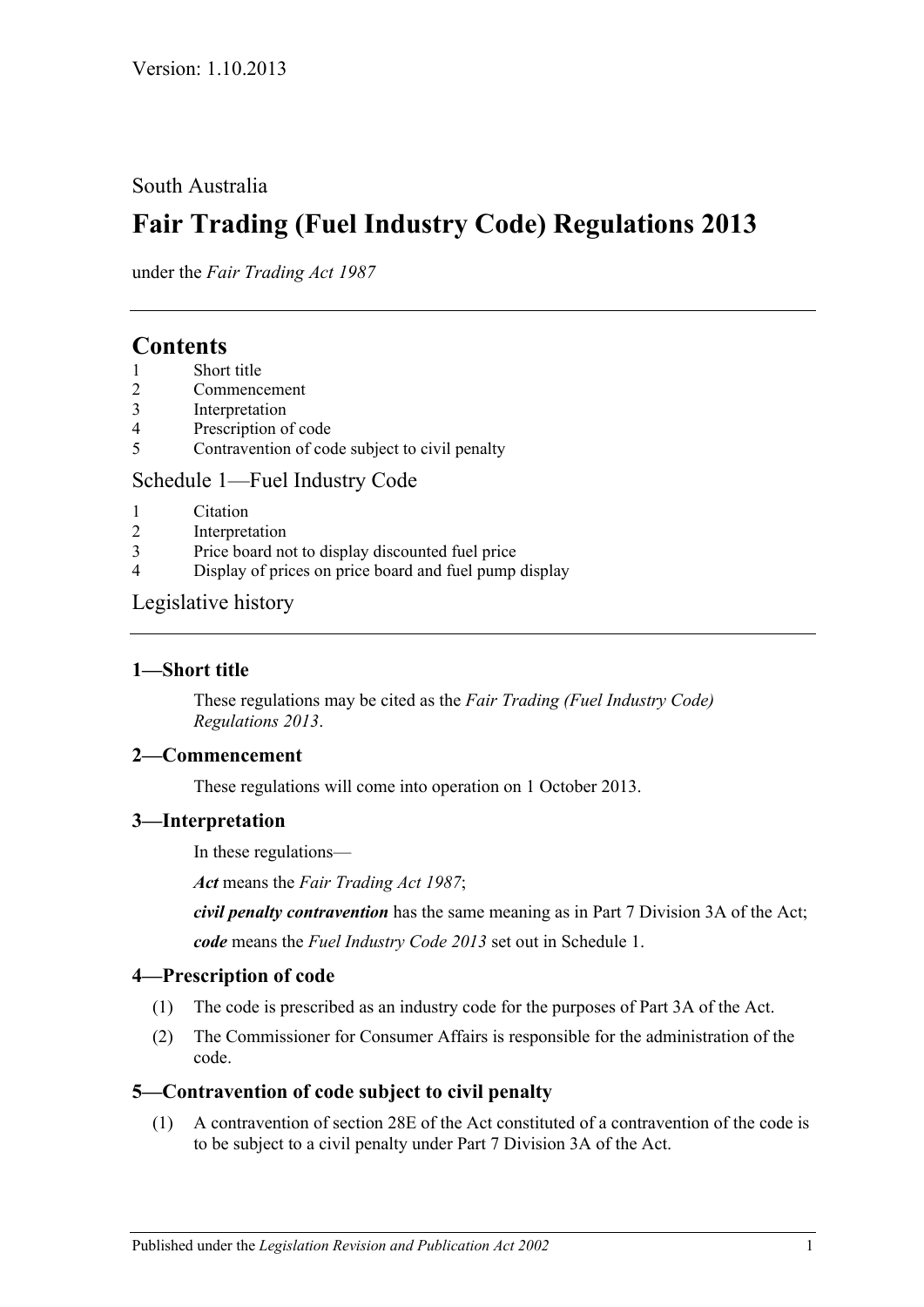(2) The expiation fee for an alleged civil penalty contravention involving an alleged contravention or attempted contravention of the code is \$6 000 in the case of a body corporate and \$1 200 in the case of a natural person.

# <span id="page-1-0"></span>**Schedule 1—Fuel Industry Code**

#### <span id="page-1-1"></span>**1—Citation**

This code may be cited as the *Fuel Industry Code 2013*.

#### <span id="page-1-2"></span>**2—Interpretation**

In this code—

*biodiesel* means a diesel fuel obtained by esterification of oil derived from plants or animals;

*discounted fuel price*, in relation to a type of fuel, means the price per litre at which fuel of that type is available to consumers after any discount (whether by a voucher, discount rate, reward scheme or any other means) is applied;

*fuel* means any of the following:

- (a) a petroleum product within the meaning of the *[Petroleum Products](http://www.legislation.sa.gov.au/index.aspx?action=legref&type=act&legtitle=Petroleum%20Products%20Regulation%20Act%201995)  [Regulation Act](http://www.legislation.sa.gov.au/index.aspx?action=legref&type=act&legtitle=Petroleum%20Products%20Regulation%20Act%201995) 1995*;
- (b) biodiesel;
- (c) compressed gas;
- (d) liquefied natural gas;

*fuel pump display* means the numerical display of the normal fuel price appearing on a metered fuel pump at a petrol station;

*fuel retailer* means a person or body who carries on the business of supplying fuel for retail sale;

*normal fuel price*, in relation to a type of fuel, means the price per litre at which fuel of that type is available to consumers without any discount (whether by a voucher, discount rate, reward scheme or any other means) applying;

*petrol station* means a building, place or premises where fuel is supplied for retail sale, but does not include a building, place or premises where the primary business is the hiring, leasing or sale of motor vehicles;

*price board* means a board, sign or notice at a petrol station that displays information regarding the price of types of fuel for retail sale at the petrol station.

#### <span id="page-1-3"></span>**3—Price board not to display discounted fuel price**

A fuel retailer must not display a discounted fuel price on any price board.

### <span id="page-1-4"></span>**4—Display of prices on price board and fuel pump display**

(1) If a fuel retailer increases the normal fuel price for a type of fuel, the retailer must change the price displayed on any price board to reflect the increase in price before, or at the same time as, changing the price displayed on any fuel pump display for that type of fuel.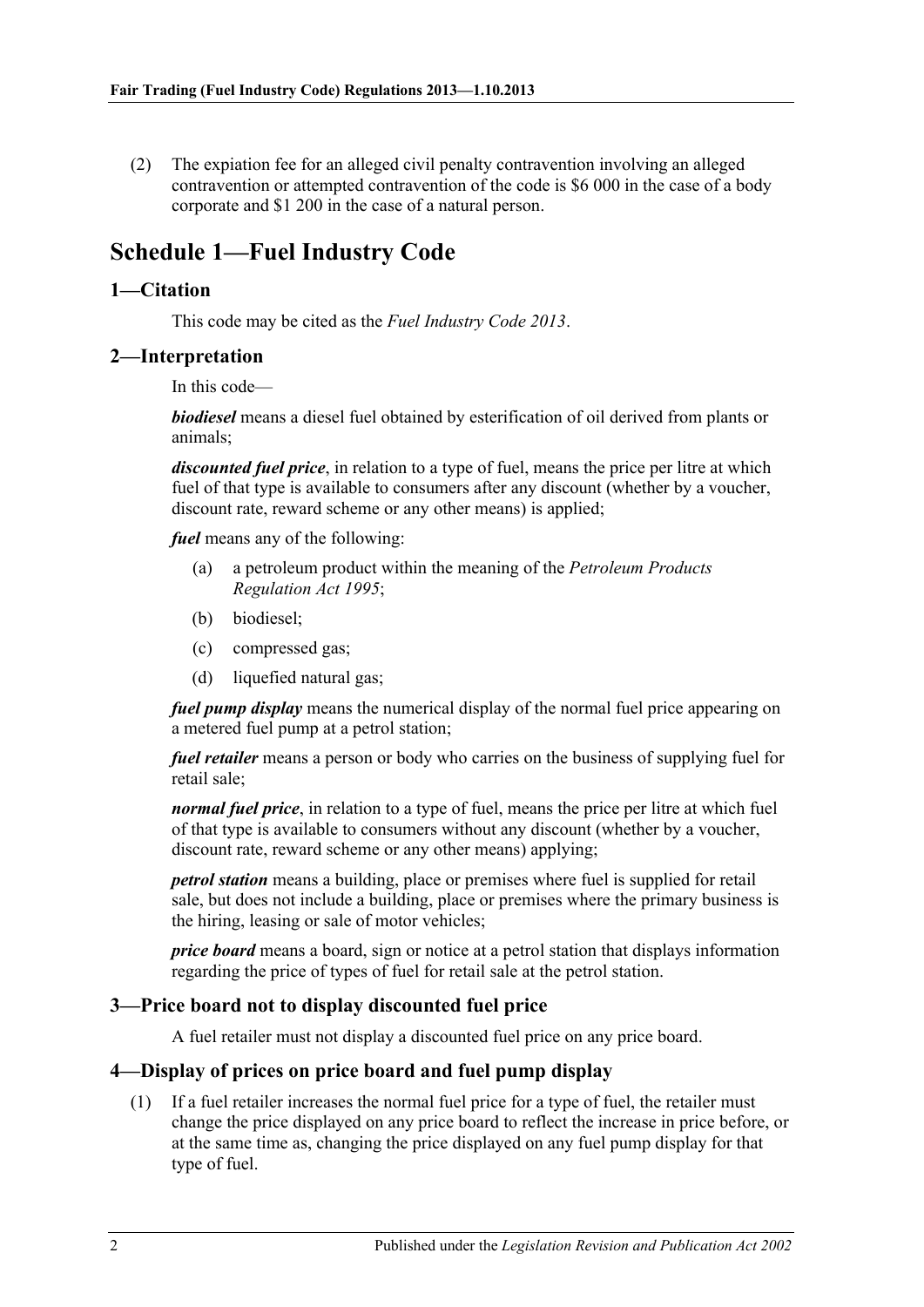(2) If a fuel retailer decreases the normal fuel price for a type of fuel, the retailer must change the price displayed on any price board to reflect the decrease in price after, or at the same time as, changing the price displayed on any fuel pump display for that type of fuel.